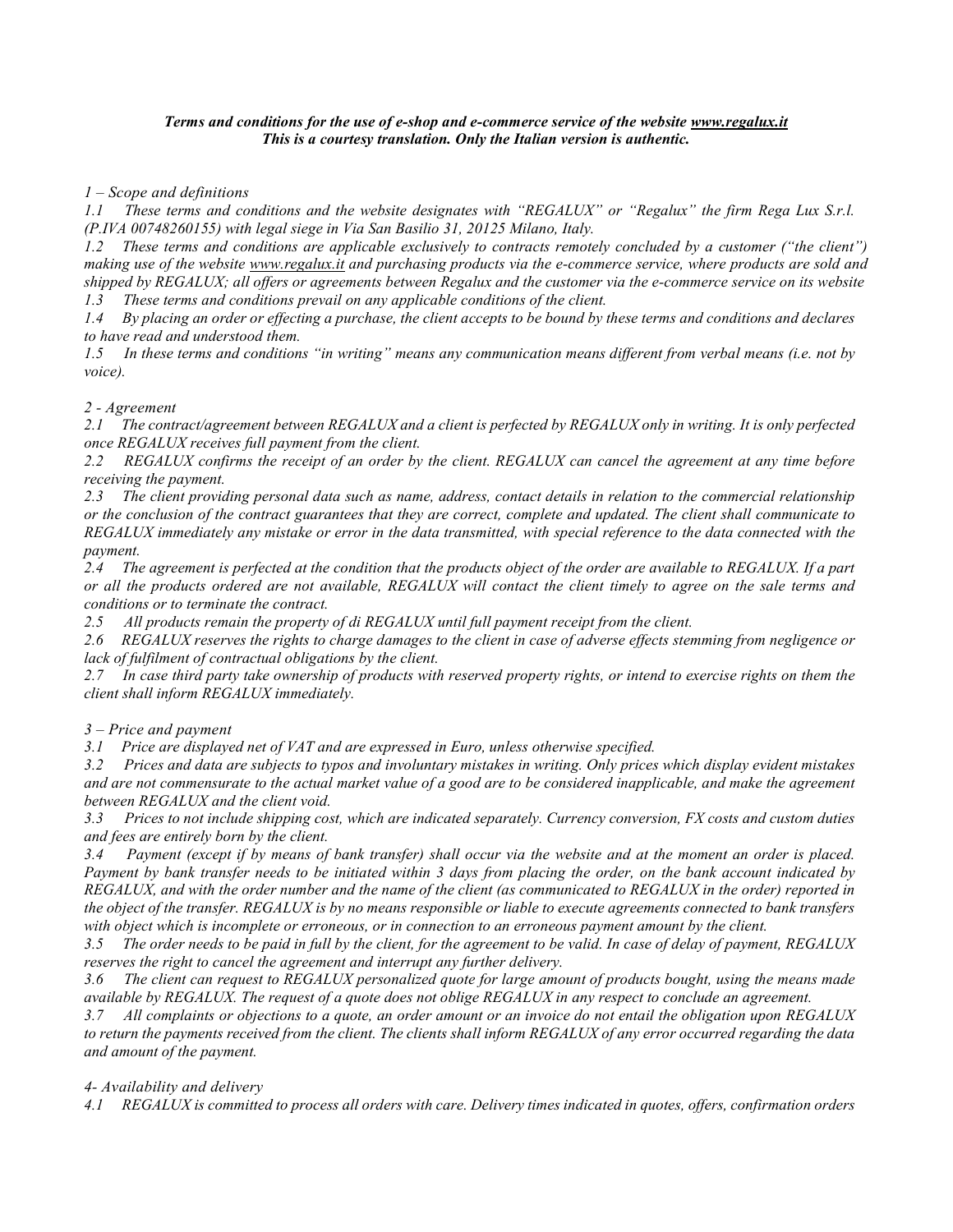or otherwise in the website are indicative only, and give no rights to the client. Unforeseen circumstances or delays by third parties may delay production and/or delivery to the client.

4.2 The address for delivery is specified by the client in the website.

4.3 Any additional cost incurred by REGALUX will be communicated by REGALUX to the client and is due to REGALUX as a condition for the validity of the order.

4.4 REGALUX reserves the right to effect partial deliveries which can be object of separate invoices to the client.

4.5 In the case that an order cannot be satisfied, entirely or in part, the client is informed timely by REGALUX. Before REGALUX ships the goods, the client can cancel the agreement with no penalty for the part of the products that cannot be delivered by REGALUX if applicable. Goods earmarked for delivery are instead bound to be paid by the client. Orders related to customized products or products with specific characteristics that entailed that REGALUX ordered from third parties for an amount higher than Euro 100,00 for the sole purpose to satisfy the order of the client cannot be canceled.

4.6 If the quantities ordered are higher than those available REGALUX will contact the client to agree modification or cancellation of the order.

4.7 In case of difficulties, exceptional circumstances or unforeseen events that cause REGALUX inability to deliver on the contract (including technical or commercial causes) REGALUX reserves the right to cancel the contract unilaterally and give back the payment to the client with no obligation to prove the nature of the circumstances that cause its inability to deliver. The obligation by the client to pay the part of the order that REGALUX can satisfy remains. The client has no right of compensation, damages, interests or reimbursement (other than as specified above in this article) in connection with these events.

4.8 Any quote or offer by REGALUX is only valid at the point in time when it is formulated and for the client to which it is formulate (in the case of personalized quotes). The same client or other clients cannot consider it valid or refer to it in the occasion of other requests for quote or commercial intercourse or agreements.

4.9 In case of cancellation or suppression of the contract, money received in connection with goods that REGALUX is unable to deliver are reimbursed immediately by REGALUX. The client has no right to compensation for any damage.

4.10 REGALUX is responsible for risks linked to products safety and conditions until goods departure from the factory. 4.10 If the client refuses products or services offered by REGALUX and object of an agreement, REGALUX has the rights to receive back the said products.

### 5 - Returns

5.1 All images of products and their characteristics, size and informations reported in the website are indicative only. The products deliver may differ on these respects while complying with main technical characteristics. This does not impede to the products to satisfy the contractual requisites.

5.2 Sales executed for private persons (i.e. different from business of any nature or other juridical persons) can be returned within 14 days from the date of receipt of the product. In case the client does not check the products within the 14 days from the receipt, the delivery is understood as accepted.

5.3 The return cannot be admitted in case the product has been used or damaged by the client. Resales are not allowed.

5.4 Potential defects in a part of the products delivered do not give right to the client to refuse or not to pay products that do not present defects, in either the same or different orders. Art. 5.2 applies.

5.5 Products provided by REGALUX upon specific clients' request cannot be returned in any case.

5.6 Products need to be returned in the original package, with no damage and no damaged packaging (including accessories and related documentation), with original protective material et cetera. Expenses linked to returns shipping are to be paid by the client.

5.7 During the period where returns are possible, the client has to handle all products and packaging with care. The client shall open the packaging to the extent necessary for him/her to decide whether he/she wishes to keep the product or not.

5.8 The right to return goods which is reserved to private persons (i.e. consumers) is not applicable to other clients (including business clients).

# 6. Compliance

6.1 REGALUX guarantees, according to applicable law, that products delivered satisfy legal requirements on usability and safety, as reasonably understood between contractual counterparties. REGALUX is by no means liable for damage, malfunctioning or lack of functioning of own products or third-party products deriving from incorrect use (also including temporary, partial use or at the stage of testing by the client). When, if applicable, guarantee expires, costs linked to reparation, adjustment or substitution of the products are at the full charge of the clients. No guarantee is applicable all other conditions notwithstanding, if: products shipped have been exposed to abnormal or unsuitable conditions; the product is subject to normal wear-and-tear or deterioration; the client has not used the product in a correct, prudent and careful way; products have been handled or employed in a different way from the way indicated by REGALUX, by the product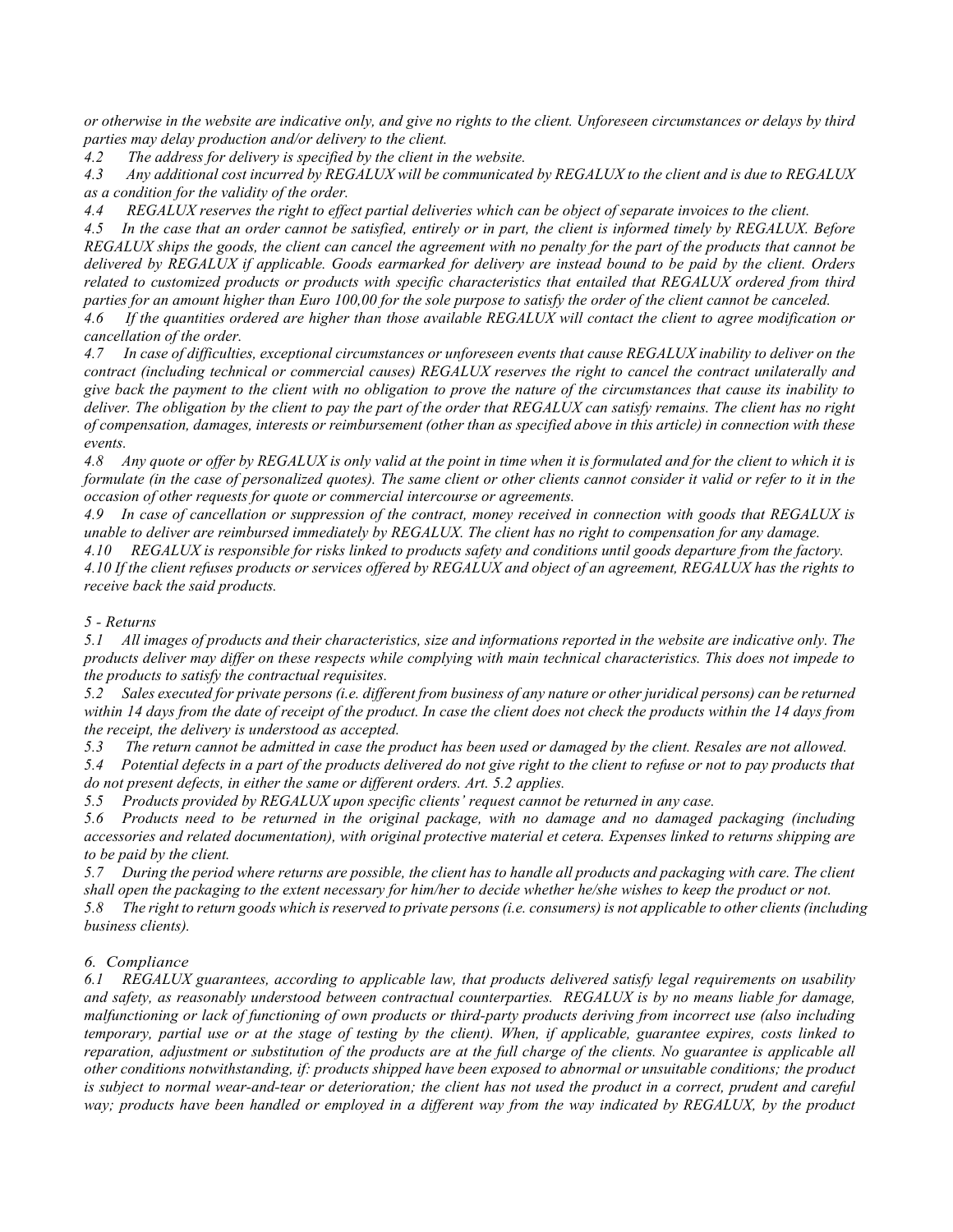instructions, manual or datasheet or in a way that would be unreasonable to a person with an average degree of expertise in the matters; the client has not requested to REGALUX, to REGALUX judgment, sufficiently detailed information related to the technical use of the product, or has not provided sufficient and sufficiently clear information regarding the use and destination of the product; the client or third parties have modified or repaired the product or part of it; exceptional circumstances going beyond the control of REGALUX have occurred, such as exceptional meteorological conditions or damages during the shipping.

6.2 The client is bound to inspection the products received. In the case In the case one or more products do not correspond by essential characteristics or number of units to what is defined in the contract, the client (before proceeding to the return of products) shall inform REGALUX in writing as soon as possible and within 7 days from the date of receipt of the products. 6.3 Besides art. 5.1 and 6.1, in the case the product delivered do not satisfy the agreement, REGALUX will substitute or repair the products without expenses for the client, or reimburse the amount paid by the client.

6.4 In case complaints presented by the clients are found not to be well-founded, the client shall reimburse REGALUX for the cost incurred in analyzing the causes of the complaints.

7 - Responsibilities

7.1 REGALUX will not accept any responsibilities for damages except in case of willful misconduct or gross negligence.

7.2 REGALUX responsibilities and the amount of the reimbursement due are limited to the invoice amount related to the products in question. In case of insurance, the reimbursement amount will never be higher than the amount paid by the insurance company.

7.3 Any responsibility is only applicable to direct damages. REGALUX is not responsible for any indirect damage, including among others, damages caused by direct damages, compensations for profit loss or costs for analysis of the cause and entity of the damage.

7.4 REGALUX is not responsible for damages caused by erroneous information or incomplete information provided by the client. In this case REGALUX is not bound to replace (even partially) the products or reimburse the amount paid for them by the client.

7.5 REGALUX is not responsible of any material that third parties may potentially publish on its own website.

7.6 In case of consumer clients, all responsibilities of REGALUX are inapplicable in the absence of recourse of the client within 14 days from the delivery of the products and in case the client does not inform REGALUX of potential deficiencies related to the products. For all other clients the terms are reduced to 7 days.

# 8 – Intellectual property

8.1 No client is allowed to publish or reproduce any part of the website or any feature or part of REGALUX products, nor any data or information that are not made public by REGALUX and that are connected to it, except in the case of explicit written consent by REGALUX.

8.2 All intellectual property rights, including copyrights, database, texts, images, symbols, logos, pictures and illustrations on the website, the layout and design of the website are property of REGALUX. The client shall not breach such property rights and is not authorized to copy part or all our website.

### 9 – Confidential data and information

9.1 Both parties commit to keep all confidential information exchanged within the use of the website or in connection to the use of the website, unless otherwise specified.

9.2 Information connected to REGALUX are confidential unless otherwise designated by REGALUX or published on the website.

9.3 When REGALUX handles information in connection to general regulations on data protection as applicable, REGALUX make itself responsible for protection of confidential and personal data needed for the correct and complete execution of the agreement; such data are handled with care as prescribed by the applicable regulation; data are used and kept with the sole purpose to offer adequate services, and in any case no longer than allowed by the law; REGALUX commits to adopt all reasonable measures to ensure an adequate level of security of personal data.

9.4 In case the client intends to exercise its rights connected to data protection as per applicable European law, he/she shall write to *info@regalux.it.* REGALUX will consider this request within the timeframe mandated by law.

# 10 –Law, jurisdiction and competence

10.1 Only Italian law are applicable to all agreements in scope, and the only competent Court in case of controversies is the Milan Court (Foro di Milano). The client accepts this clause expressly and automatically with his/her conclusion of the agreement.